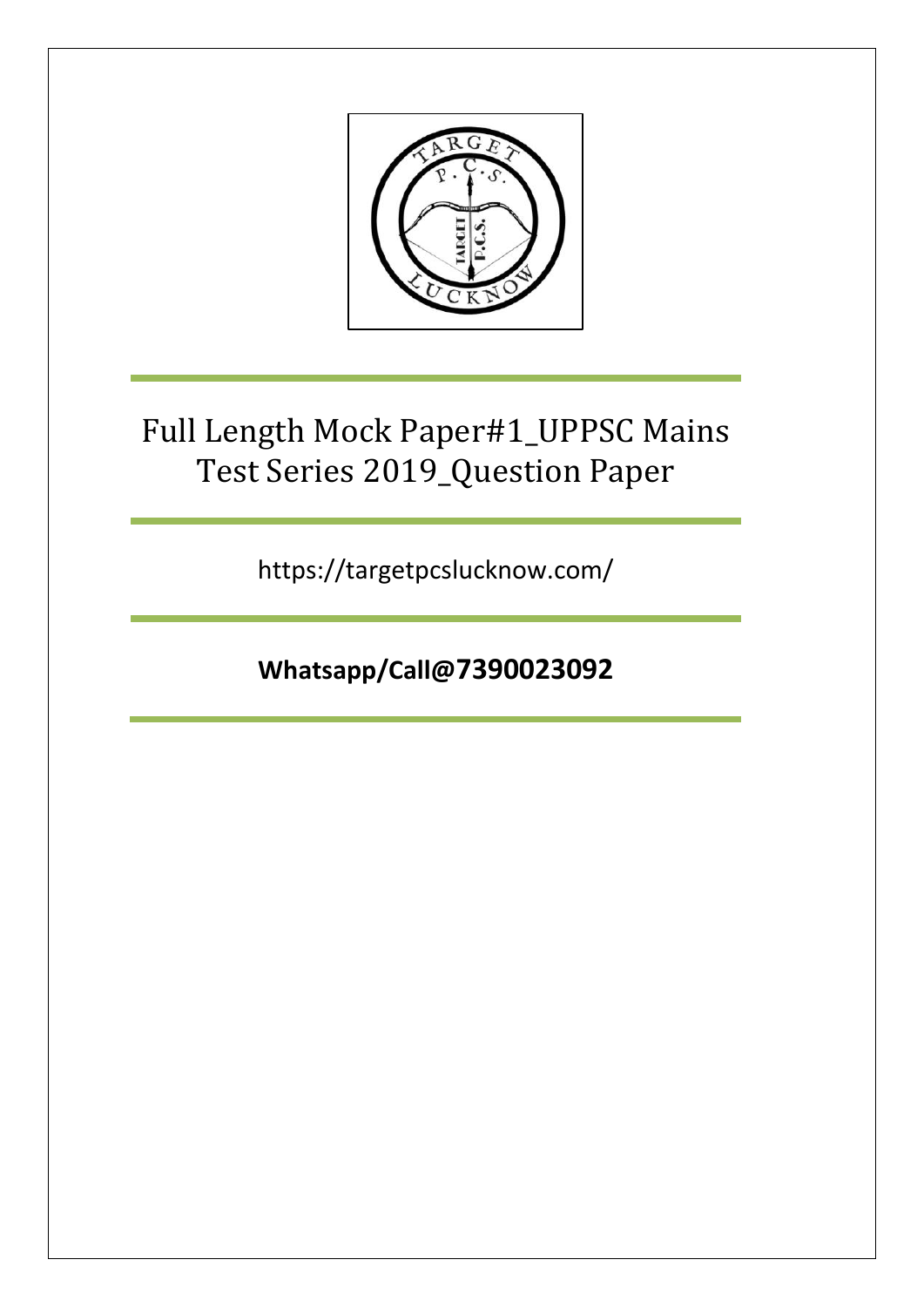## **General Instructions**

- There are **twenty questions** printed in English Language
- **All questions are compulsory**
- **Total marks - 200 & test duration - 3 hours**
- Answer first 10 questions in **not more than 125 words**, And next 10 questions in **not more than 200 words**. Please adhere to the specified word limit. Noncompliance will fetch negative marks
- Any question or part, if not attempted, should be clearly struck off

**Question#1: Assess the impact of Central Asian contacts in moulding socio-cultural life of ancient Indian society.**

**Question#2: Comment on the unique features of Vesara tradition of Indian Hindu temple architecture.** 

**Question#3: Throw light on the significance of Champaran Satyagraha in elevating Mahatma Gandhi as the key figure of the Indian National Movement.** 

**Question#4 To what extent, British policies alone were responsible for ruining of traditional handicrafts industries? Give reasons in support of your answer.** 

**Question#5: The formation of states on the basis of language, which was once considered detrimental to national integration, has played the role of a constructive element in India's plural democracy. Illustrate.** 

**Question#6: 'Politicization of the Caste' and 'Casteisation of Politics' have been predominant features of Post-Independence politics. Analyse.**

**Question#7: What do you mean by patriarchy? How it affects the lives of rural and urban women differently? Explain with examples.**

**Question#8: The LGBTQ community has been hitherto deprived of their social and constitutional rights. Discuss in light of the recent judgement by the Supreme Court on homosexuality.**

**Question#9: Climate change and evolving cropping patterns are causing stress on river waters. Elucidate.**

**Question#10: India's sugarcane woes seem to be a recurrent theme. Examine the challenges associated with this industry. Also elaborate the steps taken by the government which could mitigate the industry's woes.**

**Question#11: Enumerating the salient features of the Bhakti movement in the medieval period, comment on its role in the growth of regional languages in India.**

**For any query, please WhatsApp/call us @ 7390023092**